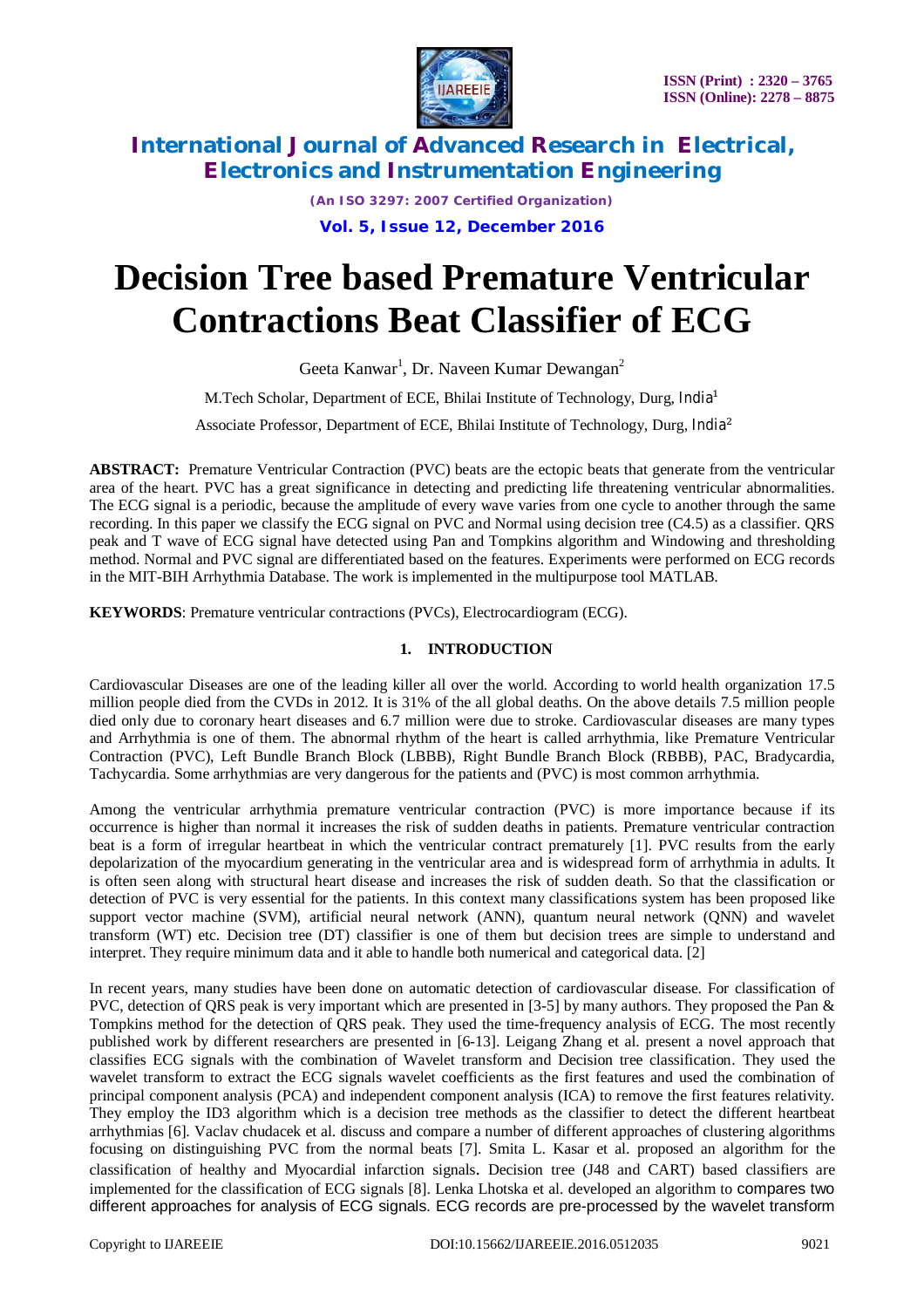

*(An ISO 3297: 2007 Certified Organization)*

## **Vol. 5, Issue 12, December 2016**

and the machine learning method of decision trees and fuzzy rules induction are used for classification [9]. Omer T. Inan et al. proposed an algorithm for the classification of PVCs They combined wavelet transformed ECG waves with timing information as their feature set for classification. They used neural network as classifier [10]. Yasin Kaya et al. Proposed an algorithm for the classification of PVC. They used well-known machine learning methods, including neural networks, k-nearest neighbour, decision trees, and support vector machines [11]. Durgesh Kumar Ojha et al. proposed a method to study and analyse Electrocardiograph (ECG) waveform to detect abnormalities present with reference to P, Q, R and S peaks1[12]. Ahmat Mert et al. developed an algorithm for arrhythmia beat classification using decision tree [13].

In this paper an approach was developed for the classification of PVC and Normal beat. QRS Peak is detected using Pan-Tompkins algorithm and T wave is detected using Windowing and Thresholding method. The features of PVC i.e. QRS duration and T amplitude are used as a attributes for the Decision Tree classifier.

#### **II.MATERIAL AND METHODS**

ECG is the recording of heart electrical activity. It generates from the different part of heart as shown in figure 1. It generates due to the conduction system of heart. Figure 1 shows how ECG signal generates from different part of heart like Sinus node, Atrial muscle, A-V node, Common bundle, Bundle branches, purkinje fibers, Ventricular muscle. ECG signal comprises P, QRS, and T waves. Feature of ECG are P wave, PR- segment, PR-interval, QRS complex, STsegment, T wave, ST-interval, RR-interval. All ECG signals incorporate Lead II from the MIT-BIH Arrhythmia Database were used in this proposed approach.



Fig 1: Generation of ECG

#### *A. ECG DATABASE*

The MIT-BIH Arrhythmia Database was used as the data source for this work. This database comprises 48 signal of 1 hour duration each, and two leads i.e. lead II and modified leads (V1, V2, V3, V4 or V5). The database signals were sampled at 360Hz [14]. We used file numbers 100, 101, 103, 105 and 220 for normal beat and 200, 203, 213, 214, 215, 221 and 223 for PVC for training and testing purpose. We take a 1 hour duration signal of these files and crop these signal on one minute duration signal to use the normal and PVC beats only. 50 signal of normal and 37 signals of PVC are used for the training the system. In our proposed work we used graphical user interface (GUI) which is a pictorial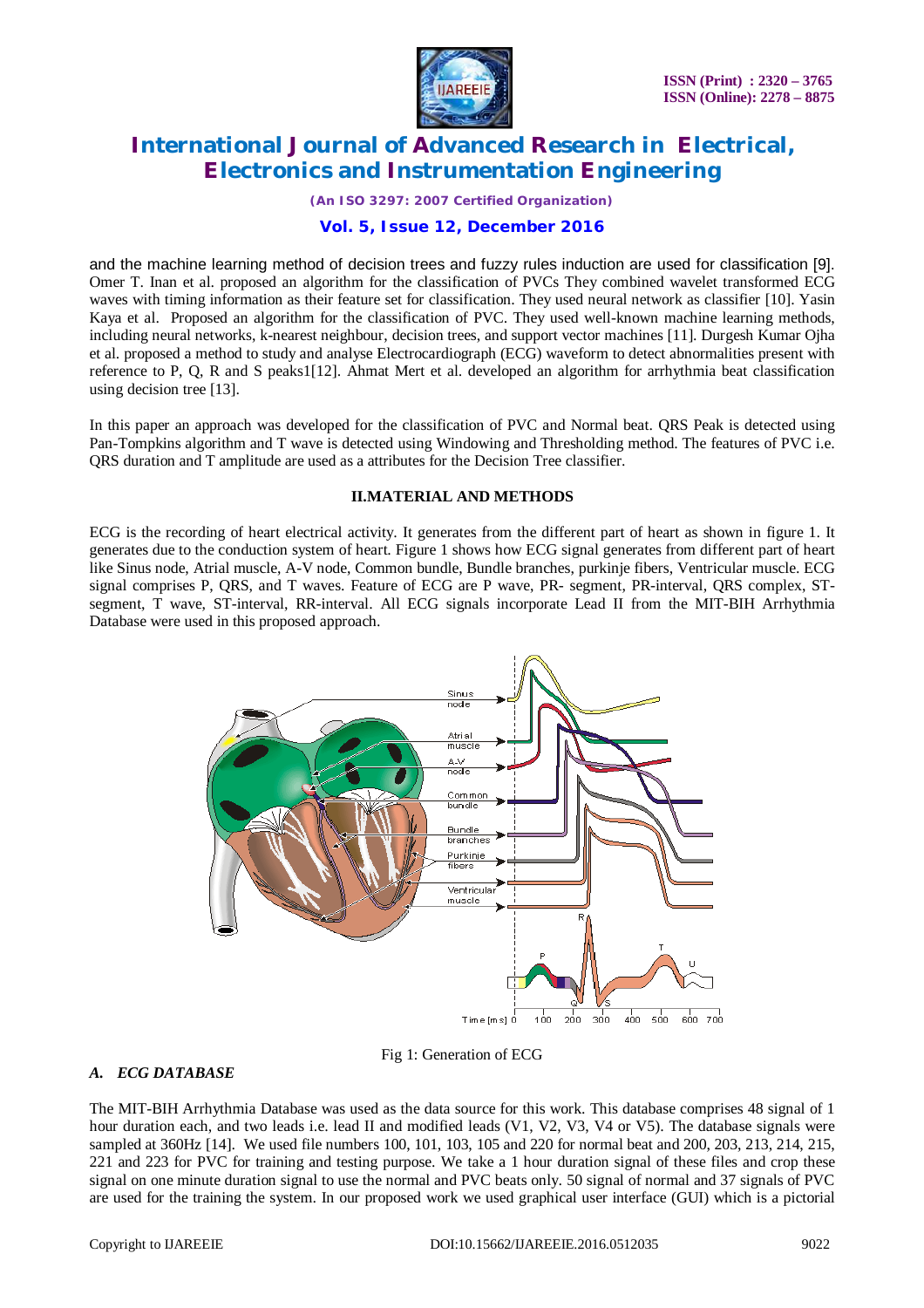

*(An ISO 3297: 2007 Certified Organization)*

## **Vol. 5, Issue 12, December 2016**

interface to a program. A good GUI can make programs easier to use by providing them with a consistent appearance and with intuitive controls like pushbuttons, list boxes, sliders, menus, and so forth. The overall system structure is shown in figure 2, where we first take the MIT-BIH database as a input then after QRS Peak of the signal has detected then after T wave detection process is done. After feature selection signals are trained using C4.5 decision tree classifier and then after testing process are done. Process is described below in detailed.



#### Fig 2: System Structure

#### *B. QRS PEAK DETECTION*

QRS Peak of ECG signal is detected using Pan-Tomkins algorithm. It is a most widely used algorithm. Pan and Tompkins algorithm consists of the following processing steps 1.Band-pass filtering, 2.Differentiation, 3.Squaring, 4.Moving window integration, 5.Thresholds adjustment and 6.Decision. Block diagram of Pan-Tompkins algorithm is shown in figure 3.

The first step of this algorithm is band pass filtering. Baseline of ECG signal is disrupted due external noise like muscle contraction, breathing, change in position of the electrode etc, so that the baseline of ECG has a wavy path. The baseline of ECG signal is corrected using the band-pass filter, it is a combination of low pass and high pass filter. The frequency range of band-pass filter is 5-15Hz.

After the filtering process the signal is differentiated to give the QRS Complex slope information by using the following transfer function: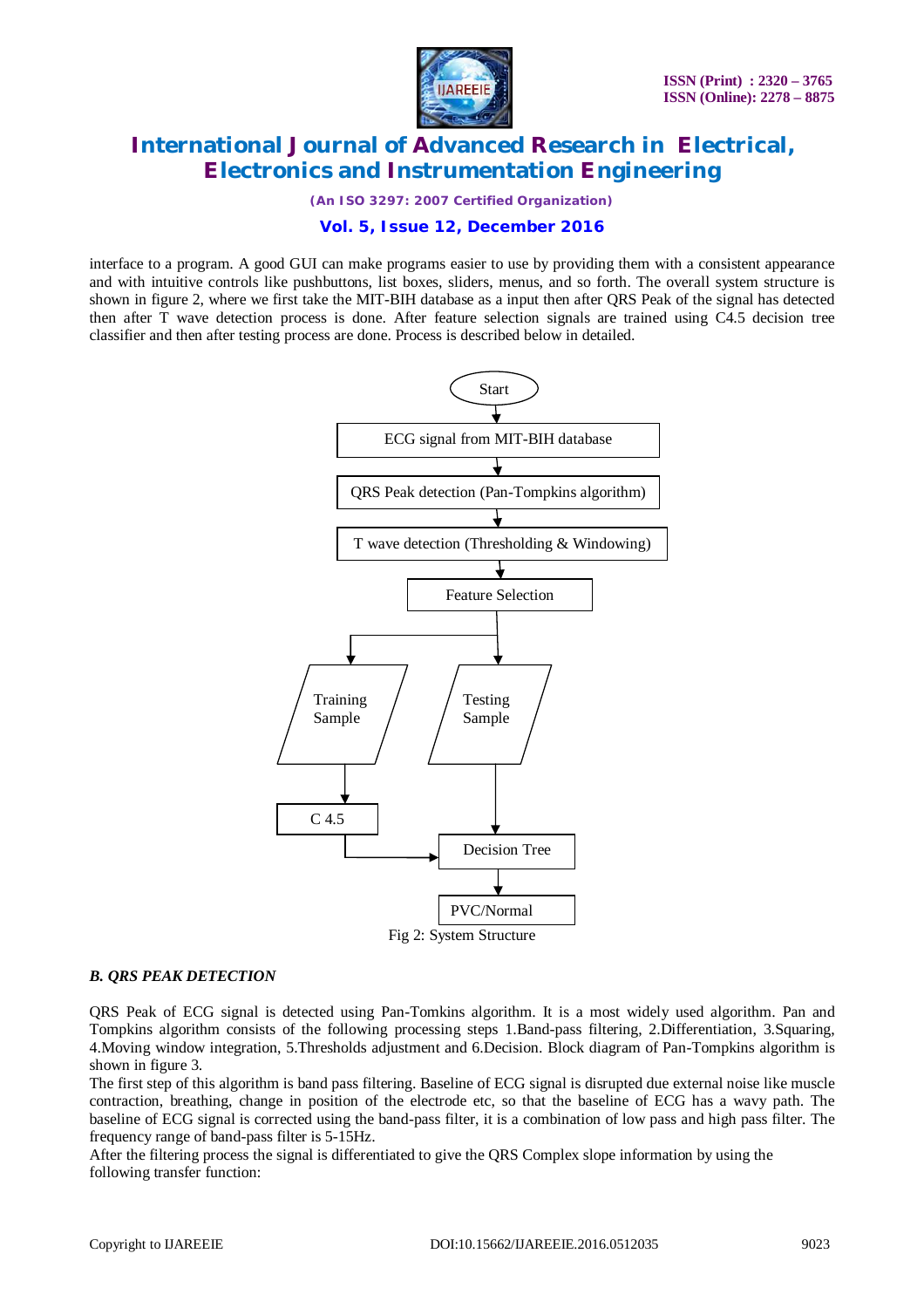

*(An ISO 3297: 2007 Certified Organization)*

**Vol. 5, Issue 12, December 2016**



Figure 3: Pan-Tompkins Algorithm

 $(Z) = \frac{1}{2}$  $\frac{1}{8}$  [2 +  $Z^{-1}$  –  $Z^{-3}$  – 2 $Z^{-4}$  $\ldots$  (1)

Figure 4 shows the output of band pass and derivative filter of record 221.Then after signal is squared point by point producing all the data point positive and emphasizing the higher frequency of the signal, it's given by the equation

$$
X(Z) = [Y(Z)]^2
$$

 ........ (2) Where  $X(z)$  and  $Y(Z)$  are respectively the Z transform of the input  $x(n)$  and output  $y(n)$ .



Fig 4: output of Band pass and derivative filter (Record 221)

After squaring process the signal passes along the moving-windows integrator to obtain wave-form feature information and it is calculated from:

$$
H(Z) = \frac{1}{N} \left[ Z^{N-1} + Z^{N-2} + \dots + Z^{N-(N-1)} + 1 \right]
$$
 (3)

Where N = number of samples in the width of the integration window

In the adaptive threshold stage it adjust two threshold, first threshold to identify the peak and second is used when there is no peak detected then the algorithm go to search back for the lost peak by using a threshold lower than the first one [16]. Last step is decision stage, when a peak is detected; it is classified as a signal peak. Figure 5 shows the detected R peak of signal.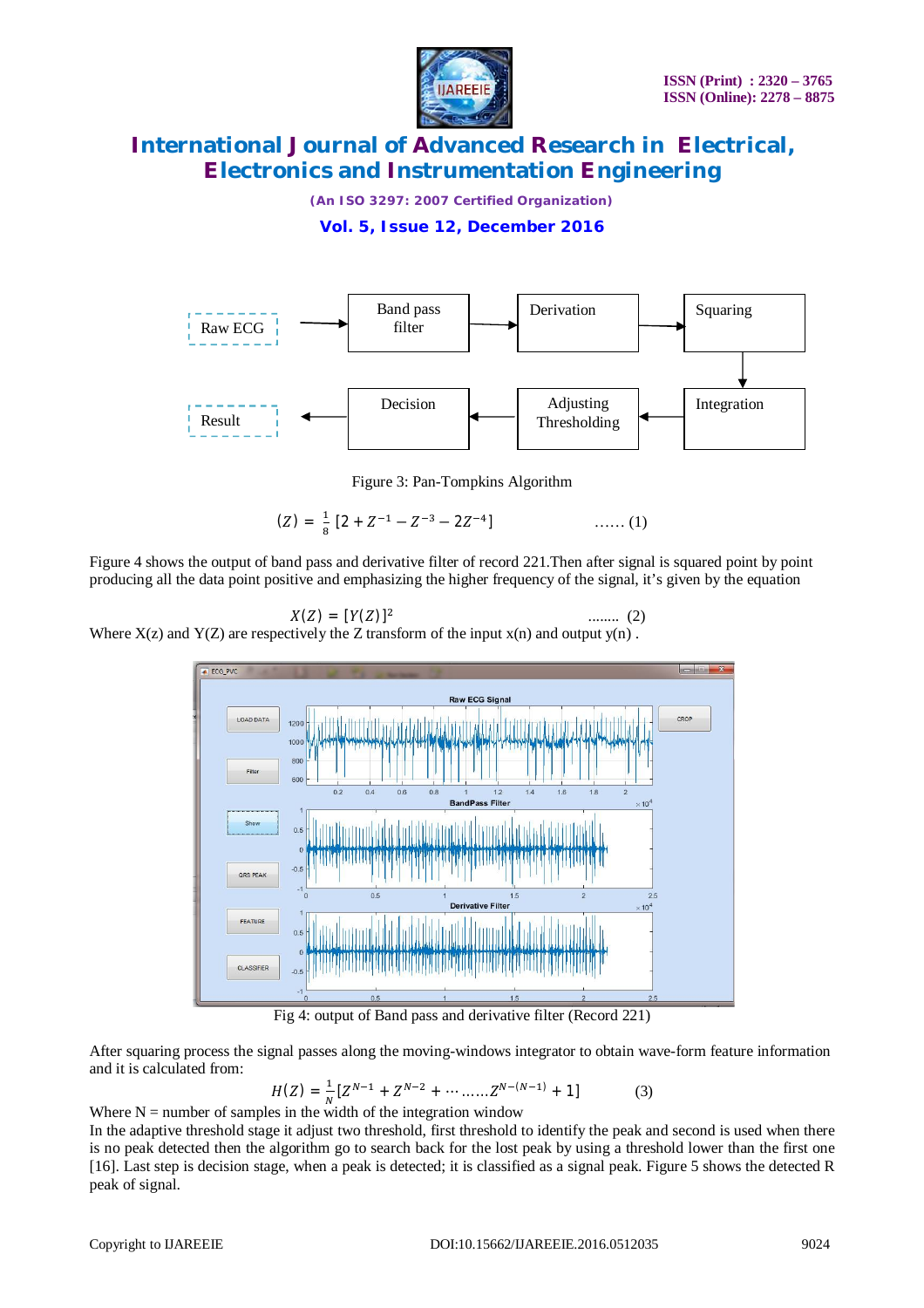

*(An ISO 3297: 2007 Certified Organization)*

# **Vol. 5, Issue 12, December 2016**



#### *C. T WAVE DETECTION*

Fig 5: Detected R peak of signal (Record 221)

Already detected QRS-complexes become a reference for detection of P and T-waves. Here we only detected the T wave of ECG signal. If we calculate S point then it is easy to calculate T points. First we set the double threshold on the ECG signal these two thresholds are based on an S wave and the baseline of the signal, named these two thresholds as Threshold 1 and threshold 2. If the signal cross the first threshold (S wave) then we considered the signal with a T wave is started and if the signal cross the second threshold (set on baseline) then it is detected as Ton. After thresholding windowing process is done, we take the window size 11 (for 11 sample) and check it for the samples after the S wave, counter is set for the next 3 sample After the s wave. When window detect the T wave then the Ti (T index) and T amplitude of the signal are saved. Figure 6 shows the detected QRS and T wave of ECG signal.

## *D. FEATURE SELECTION*

Feature selection is also a important part of the ECG signal analysis and classification. There are many features of the ECG signal like P wave amplitude, Q wave amplitude, R wave amplitude, T wave amplitude, PR interval QRS complex duration, QTc interval, R-R interval, ST segment, R-R interval (Heart Rate) etc. For the classification of PVC and Normal beat we used the only two features of ECG i.e. QRS complex duration and T amplitude. These are the major features of PVC. QRS complex duration is find out by subtracting the Qi (Q index) from the Si (S index) and T amplitude is already detected.

## *E. CLASSIFICATION*

There is different classification algorithm. The C 4.5 Decision Tree classification algorithm is chosen for the classification of ECG signal in to either Premature Ventricular Contractions (PVCs) or Normal signal. The features of PVC i.e. QRS duration and T wave are works as the attributes and Signal file like 100, 101 works as a class for the decision tree algorithm. A decision tree is a powerful method for classification and for facilitating decision making. Decision Tree Classifiers are used successfully in various areas such as radar signal classification, character recognition, remote sensing, medical diagnosis, expert systems.

C4.5 algorithm is the expansion of ID3 algorithm. The root node of the decision tree is on the basis of information gain of the attributes. The information gain of any attributes is calculated from the entropy. Information gain calculates the depletion in entropy (or gain in information) this give result from splitting the data into subsets based on an attribute. The information gain of example set *S* on attribute *A* is defined as,

Gain (S, A) = Entropy(S) - 
$$
\sum \frac{|S_v|}{|S|}
$$
 Entropy  $(S_v)$ 

In the above equation, S is the number of occurrence and *Sv* is a subset of occurrence of S where A takes the value v. Entropy is a evaluation of the amount of information in an attribute. If the entropy is higher, the more the information is needed to completely describe the data. Hence, when building the decision tree, the idea is to decrease the entropy of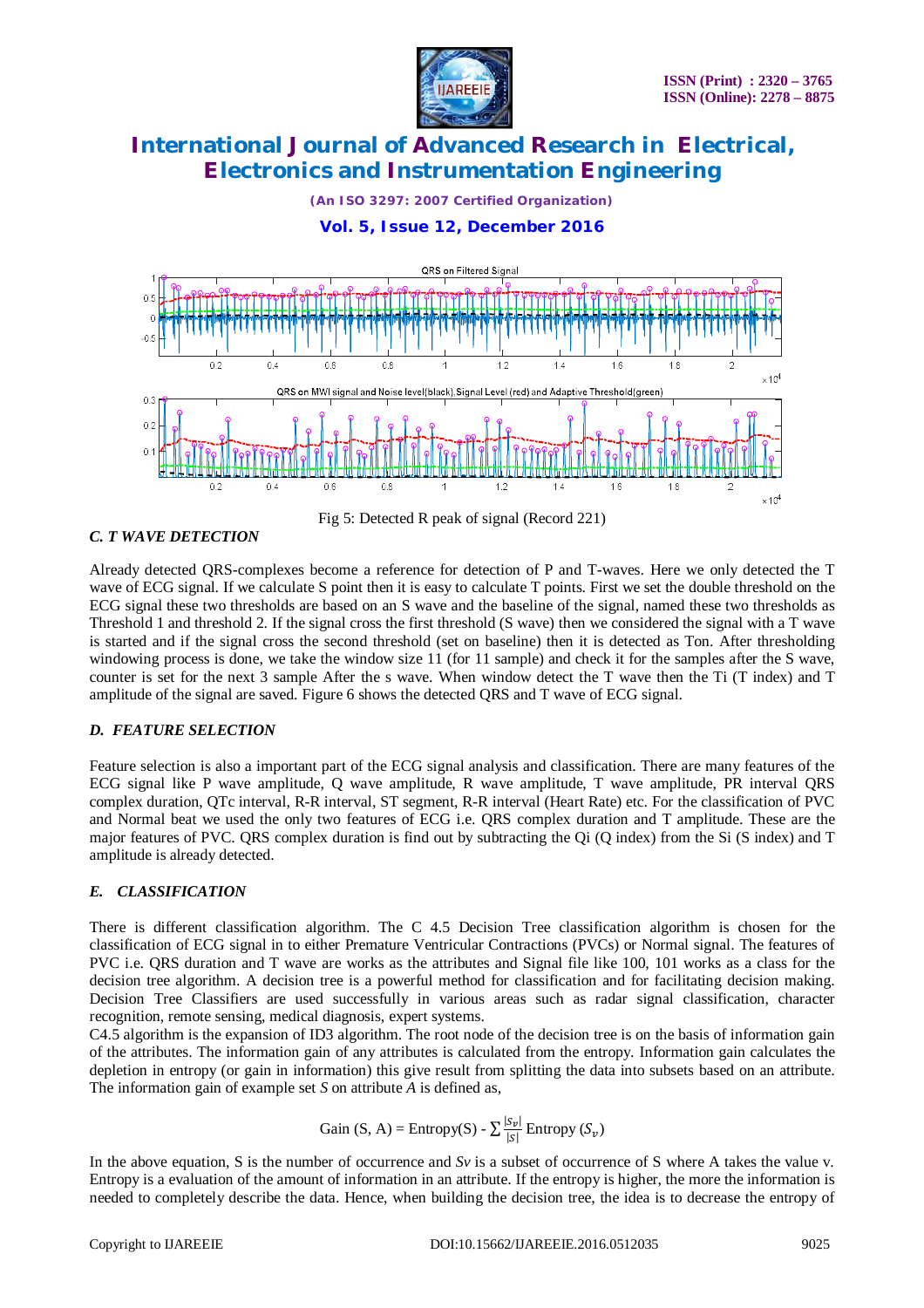

*(An ISO 3297: 2007 Certified Organization)*

## **Vol. 5, Issue 12, December 2016**

the dataset until we reach a subset that is pure (a leaf), has zero entropy and represents instances that all belong to one class. Entropy is given by,

Entropy (S) = 
$$
-\sum p(I) \log_2 p(I)
$$



Where  $p(I)$  is the proportion of S belonging to class I. It can handle both continuous and categorical attributes, whereas ID3 can handle only categorical attributes so that the C4.5 algorithm incorporates use of a statistic called the "Gain Ratio" that compensates for the number of attributes by normalizing with information encoded in the split itself [17].

Gain Ratio = 
$$
\frac{Gain(S,A)}{I(A)}
$$

In the above equation,

 $I(A) = -\sum p(I_A) \log_2 p(I_A)$  (Split Info)

## **III. RESULT**

For the analysis of proposed method total 157 signals of signal were used, which are obtained from the MIT-BIH arrhythmia database, where 87 signals have used for the testing process. Out of 87, 50 signals for normal and 37 signals for PVC, on a testing procedure. We used starting 3 beats of signals, so that total 261 beats used for the testing. 150 beats applying as normal and 111 beats as PVC. Testing results are shown below in table 1.

|          |                   |     | $\tilde{\phantom{a}}$ |     |    |
|----------|-------------------|-----|-----------------------|-----|----|
| Database | <b>Total Beat</b> | TР  | FP                    | TN  | FN |
| MIT-BIH  |                   |     |                       |     |    |
| Database | 261               | 147 |                       | 105 |    |

Table 1: Result of Classification using Decision Tree

From the Table1 we calculate Sensitivity, Specificity, Positive Predictivity, Negative Predictivity and Accuracy of system. Sensitivity, Specificity, Positive Predictivity, Negative Predictivity and Accuracy of the system are 98%, 94.6%, 96.07%, 97.2% and 96.6% respectively.